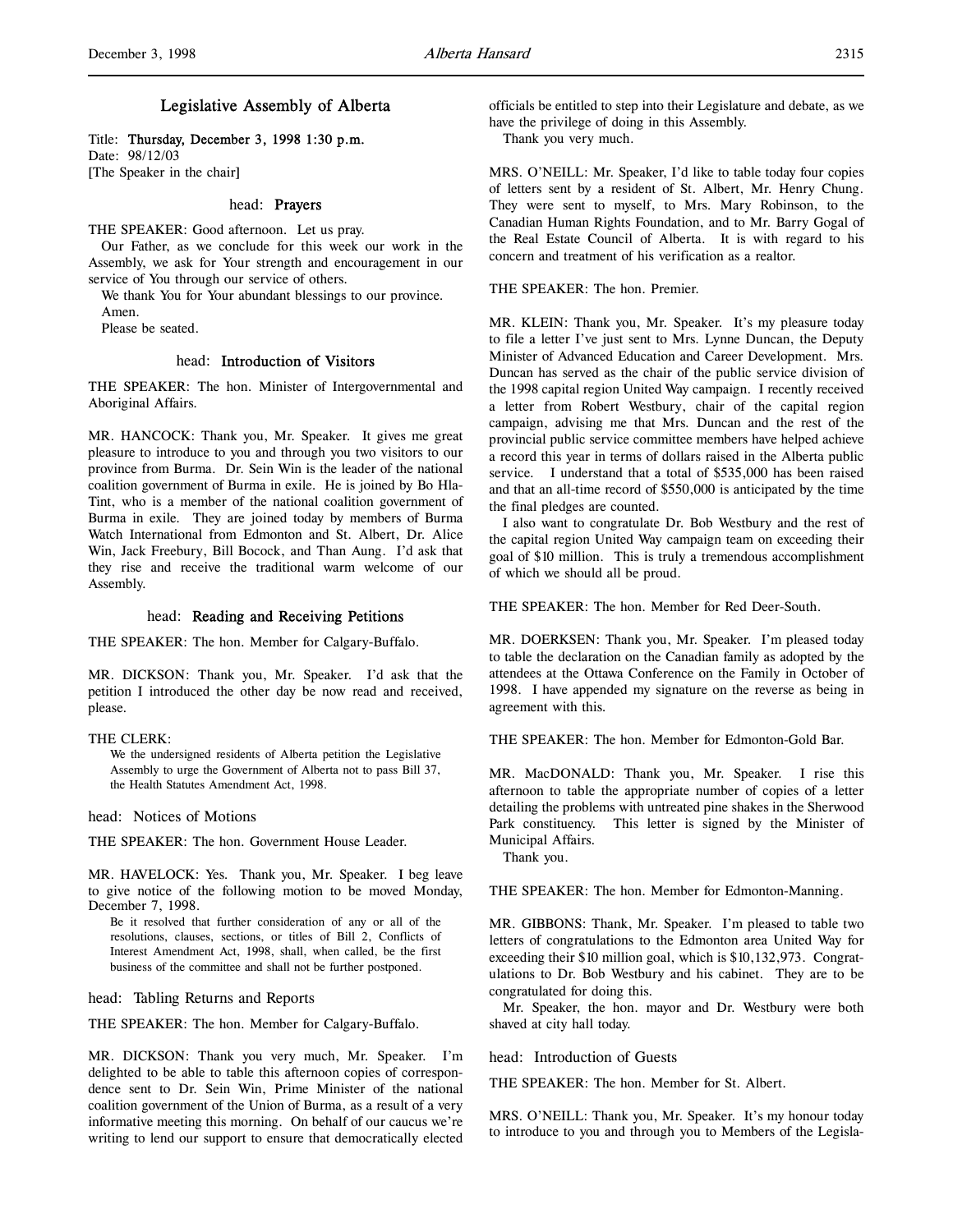MR. KLAPSTEIN: Mr. Speaker, I am pleased to introduce to you and through you to members of the Assembly Mr. Chris Pichurski. Chris is a grade 11 student at the John Maland high school in Devon. Chris is here as part of a school-sponsored job shadow program to learn about the role of an MLA. I would ask Chris to rise and receive the traditional warm welcome of the Assembly.

THE SPEAKER: The hon. Member for West Yellowhead.

MR. STRANG: Thank you, Mr. Speaker. It is with great pleasure today that I introduce to you and through you a member of my constituency who is a very hard worker and a very great advocate of our forestry industry, an honourable man of Brûle, Alberta. His name is Bob Udell. Kindly stand.

head: Ministerial Statements

# Impaired Driving

MR. PASZKOWSKI: Mr. Speaker, I had the honour of kicking off the 1998-99 Smart Choices impaired driving program on Tuesday, December 1 to coincide with National Safe Driving Week, which runs December 1 to 7. Via fibre-optic video link between Edmonton and Calgary joining me in this exciting launch were representatives from the Calgary Flames and the Edmonton Oilers hockey clubs, Alberta Justice, enforcement agencies, People against Impaired Driving, Students against Drinking and Driving, the Alberta Motor Association, and various other traffic safety and injury prevention stakeholders.

The program is exciting because we're getting closer to getting the right things in place to really impact the incidence of impaired driving in Alberta. As I've said many times, everyone has a role to play if we're going to make a difference. Partnership approaches are critical, whether we are legislators, enforcers, educators, advocates, or just strong supporters. I also believe solid awareness, information, and education programs are key components to combat this issue. Part of the education process relates to getting good information to Albertans about the realities of drinking and driving and the consequences of being convicted of impaired driving.

# 1:40

I'm delighted to tell you, Mr. Speaker, that we have two new traffic safety partners: the Edmonton Oilers and the Calgary Flames hockey clubs. Though they're rivals on ice, they've joined together to help eliminate a very serious social issue, and that is impaired driving. They'll be working with the Alberta traffic safety initiative to get the message out to all Albertans to make the smart choice: don't drink and drive.

I'm also happy to report that we've established a Provincial Impaired Driving Committee of stakeholders to help with the implementation strategies for our tougher impaired driving penalties, which I introduced through the new Traffic Safety Act last week. They'll also help identify provincial programs that support both education and enforcement. Smart Choices, Designated Driver, Alberta Check Stop, Operation Lookout, Project Traffic Watch are all among these.

THE SPEAKER: The hon. Member for Spruce Grove-Sturgeon-St. Albert.

MRS. SOETAERT: Thank you very much, Mr. Speaker. I thank the Minister of Transportation and Utilities for his statement today and the work he is doing to prevent impaired driving. I would like to thank all those who are working to get the message out to all Albertans: don't drink and drive. We need to be reminded that impaired driving can have serious or fatal consequences.

I commend the Calgary Flames and the Edmonton Oilers for working together to help eliminate drunk driving. I'm thankful to the police who work extra hard at this time of the year to ensure that our holiday season is not marred by tragedy. I praise all those volunteers, including those on the Red Nose campaign, who make sure people get home safely and don't endanger others. I am very grateful to the people who deliver the PARTY program to our schools, and I'm proud of the many young people who automatically appoint a designated driver when they have a night out.

I know what it means to lose someone close to you because of a drunk driver, and I pray for all those families who've had to deal with this tragedy.

head: Oral Question Period

THE SPEAKER: First main question. The hon. Leader of the Official Opposition.

# Health Care System

MRS. MacBETH: Thank you, Mr. Speaker. Albertans are very concerned with this government's lack of credibility in protecting the public health care system. They are concerned that the Alberta government is using the current social union discussions as another means to slip private health care into Alberta. Since we're hearing some disturbing talk in Ontario about opting out of the Canada Health Act, my question is: what assurances can the Premier give Albertans that this government is not following their Ontario cousins' lead?

MR. KLEIN: Mr. Speaker, there has been no talk to my knowledge, ever, about the province of Alberta opting out of the Canada Health Act. We have repeatedly said that we will completely abide by the fundamental principles contained in that act.

MRS. MacBETH: Well, Mr. Speaker, given that the Premier and the Minister of Health talk about their support of the Canada Health Act, why would they want the federal government to drop enforcement of that act?

MR. KLEIN: No, Mr. Speaker. What we want -- and it's not only the province of Alberta, but certainly all the other Premiers are onside relative to this issue. We oppose quite vigorously an arbitrary and unilateral interpretation of the act. We simply feel that there should be some other form of adjudicating a province possibly being in violation of that act.

Mr. Speaker, this goes to the case revolving around the Gimbel eye clinic, when after 10 years of charging facility fees, the federal government ruled that it violated the act. We didn't agree with that, but we had to eventually abide by the decision. That was a unilateral, arbitrary decision that we didn't agree with. We said as a result of that that there should be a fairer mechanism to adjudicate these situations.

MRS. MacBETH: Mr. Speaker, how can Albertans possibly trust the same government that's been pursuing private health care to fight for ensuring that national standards and enforcement for public health care are strengthened?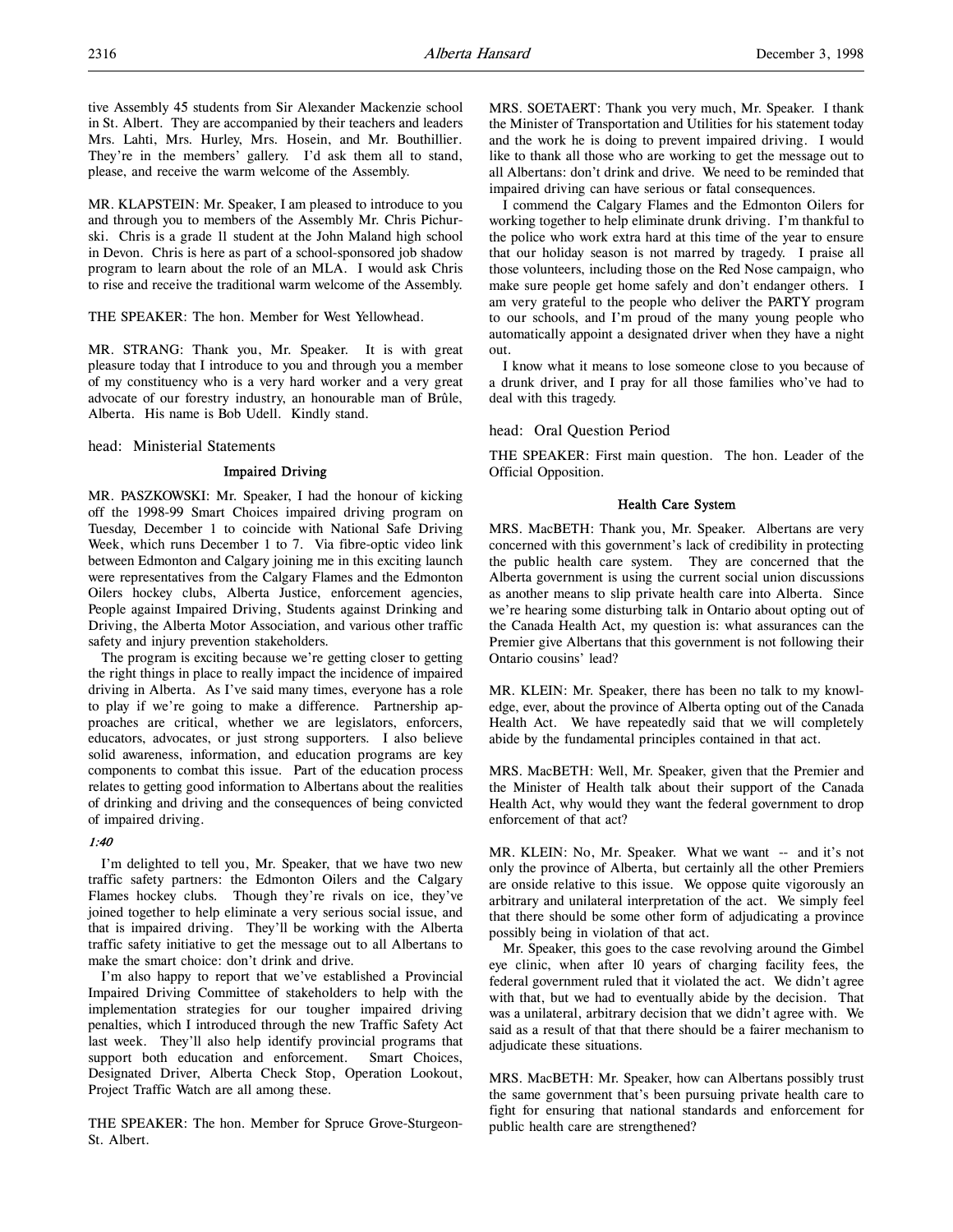MR. KLEIN: Well, Mr. Speaker, we are not pursuing private health care. We are pursuing better and more effective and more efficient ways of doing things, but our commitment to the Canada Health Act is solid.

THE SPEAKER: Second main question. The Leader of the Official Opposition.

## Support for Municipalities

MRS. MacBETH: Thank you, Mr. Speaker. My second question is to the Premier. The Premier's own Growth Summit pointed out that provincial government downloading on municipalities has resulted in a

lack of sufficient [funds] for preventative care, increasing financial and social barriers to access, an 'infrastructure deficit' as maintenance and upgrading have been delayed and, in some cases, deteriorating service standards.

In fact, according to Statistics Canada recently, this government has become a king of downloading amongst provinces, dumping nearly \$400 million of its deficit on to Alberta municipalities over the last five years. My questions today are for the Premier. Why doesn't the Premier just admit that his downloading government is responsible for a 30 percent increase in local property taxes in Alberta, the second highest increase in Canada?

MR. KLEIN: Well, Mr. Speaker, again, the hon. Minister of Municipal Affairs is not with us today.

This government made tremendous sacrifices to look, first, at what we could do as a government relative to our own public service. We challenged hospital boards, municipalities, university boards, and so on to do the same thing. Some did it and some didn't.

Relative to restoration of dollars to municipalities, certainly, as I explained yesterday, we have injected \$130 million in a onetime grant this year to address pressure points. We have committed \$150 million a year over the next three years for infrastructure. We have committed to municipalities that we would continue with a task force made up of the mayors of Calgary and Edmonton, the president of the Alberta Urban Municipalities Association, the executive director of the AAMD and C, and certain ministers and their deputies in government to monitor on an ongoing basis the financial problems and other problems facing municipalities.

MRS. MacBETH: Well, Mr. Speaker, there's only one taxpayer. Why doesn't the Premier admit that his downloading government is responsible for a 27 percent increase in user fees over the past five years in municipalities, the second highest increase in the country?

MR. KLEIN: Mr. Speaker, again, the government did all it could then to make municipalities understand the financial position that we were in. We were facing a \$3.4 billion deficit, a structural deficit. Had it gone on that way, we would have been in terrible trouble today. So we challenged municipalities to do as we did as a government, and that was to reduce expenditures, get rid of burdensome administration, reduce our salaries -- I don't know how many municipalities or municipal leaders did that -- and to ask all members of the public service to do the same. Some did and some didn't, unfortunately.

MR. PASZKOWSKI: Mr. Speaker, if I may supplement. During this period of time there has been substantive growth in this province, and certainly as far as infrastructure is concerned,

we've had an additional average of 103,000 new vehicles a year. As you have growth that's that significant, there are also going to be added costs to maintain that growth, and certainly this is part of that process. In order to deal with that, the Premier has already mentioned that there was a task force struck this summer to actually infuse new and additional funding.

MRS. MacBETH: Well, because municipalities have had to cope with this downloading, they certainly aren't able to consider tax cuts. What consideration is being given to suggestions for revamping municipal funding arrangements, including those suggestions coming from the mayor of Calgary?

MR. KLEIN: Mr. Speaker, that goes to the heart of what we have just done. Believe me; the mayor of Calgary was very instrumental in bringing the task force together to address some of these problems. Our initial step to address those problems was to inject \$130 million one time into pressure points this year, to commit \$150 million a year over the next three years, to commit to the ongoing function of the task force that I mentioned, and to continue to monitor the financial needs and other needs of municipalities and how the province can work in partnership with municipalities to address these needs.

THE SPEAKER: Third Official Opposition main question. The hon. Member for Edmonton-Norwood.

## 1:50 Aboriginal Police Services

MS OLSEN: Thank you, Mr. Speaker. Eighteen months ago I identified serious problems with aboriginal policing. The Minister of Justice told this Legislature that they would be dealt with. Now we have the Cardinal report. To the Minister of Justice: why does Alberta have a two-tier policing system, with a different set of standards for training aboriginal police officers?

MR. HAVELOCK: Well, Mr. Speaker, when I was first appointed Minister of Justice, this was one of the very first issues that was brought to my attention, and that was the reason why I asked the hon. Member for Athabasca-Wabasca to take a look at the matter. As I've indicated publicly upon receipt of the report, we're certainly taking a very strong look at it. We want to ensure that all aboriginal police officers are provided with sufficient training so that they can carry out their duties safely and responsibly. I give the House assurances that we're taking the report very seriously, and hopefully we'll be bringing forward recommendations in the near future.

MS OLSEN: Mr. Speaker, given that the province sets standards for police training, why has this problem gone so wrong? What's wrong with this program?

MR. HAVELOCK: Well, again, Mr. Speaker, when I first became aware of this, we got on to it as quickly as possible. We've had a very extensive consultation process in place. What this government is attempting to do is rectify the problems that were identified. We recognize that there are some issues associated with this, and as I just said in my previous statement, we're going to take the recommendations seriously and implement them as quickly as possible.

MS OLSEN: Mr. Speaker, why hasn't the minister ensured that the aboriginal police services meet the standards set by the international Commission on Accreditation for Law Enforcement Agencies?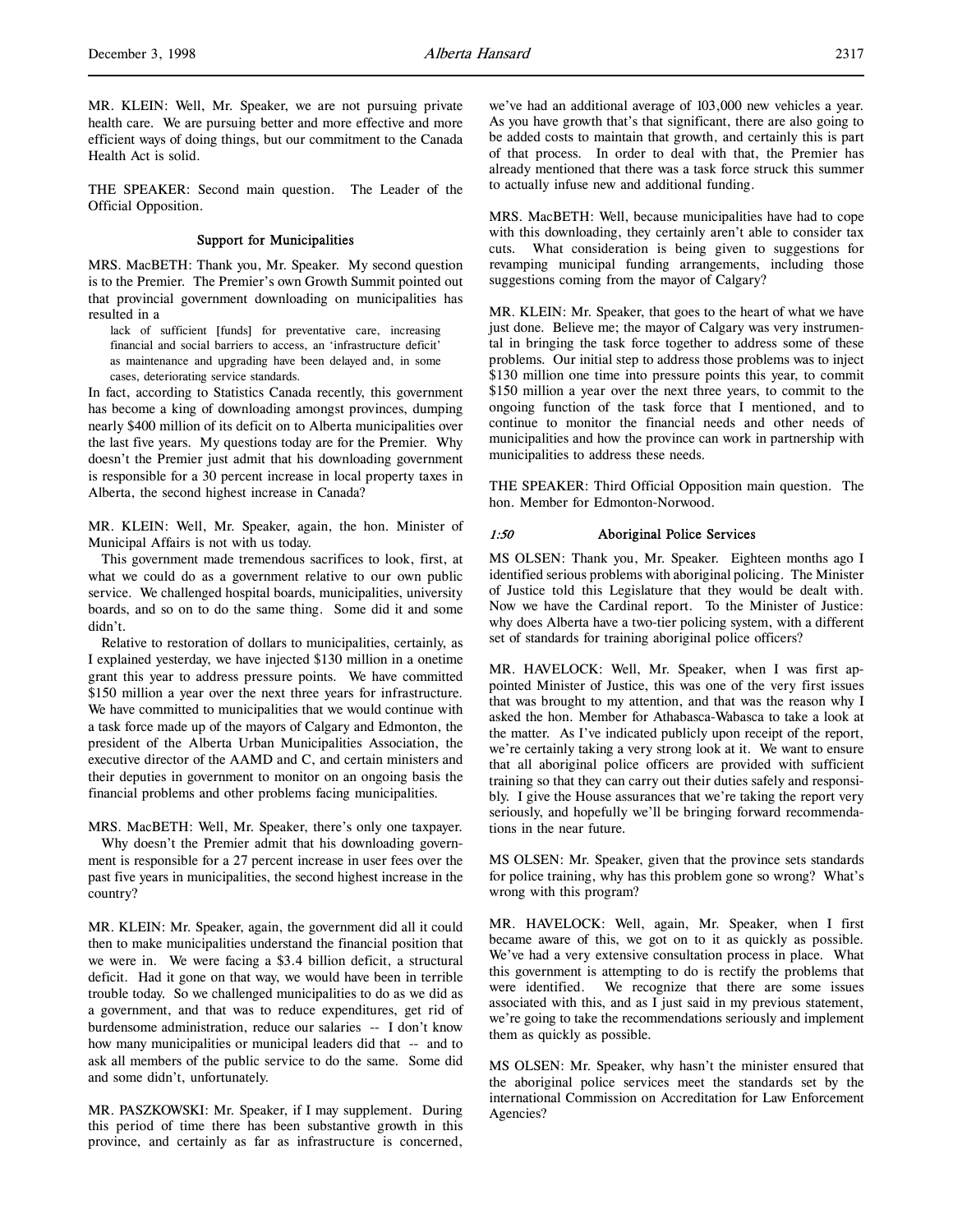THE SPEAKER: The hon. Member for Edmonton-Strathcona.

## Public Lands Management

DR. PANNU: Thank you, Mr. Speaker. Last month the Agricultural Lease Review Committee report on agricultural leases on public lands was released. This report says that promoting biodiversity and providing habitat for plants and animals is an important function of public lands. To the Minister of Environmental Protection: how can Albertans have any confidence in the proposed stewardship code of practice when the compliance audits will be done by provincial agrologists, who are experts in and are concerned about maximizing agricultural productivity, and not by ecologists, who are concerned about promoting biodiversity and protecting natural habitat?

MR. LUND: Well, Mr. Speaker, somehow the hon. member doesn't realize that in fact it's a joint administration, and we do have experts from our department that look at these areas. As a matter of fact, a lot of the public land is not let out for leases simply because the ecological value of that land is more important in a preservation mode than to lease it out. I find it rather insulting that the hon. member would suggest that people in the agricultural community don't care about the ecology, because that is not the case. As a matter of fact, many of the areas that have been nominated for special places are areas that have been in the hands of leaseholders for a hundred years, and they are so well preserved and looked after that now people are calling them a special place.

DR. PANNU: Mr. Speaker, I'm pleasantly surprised that this minister gets so easily insulted.

My question to the minister: what is the minister's position on the report's recommendation that oil and gas rental payments continue to go to ranchers holding grazing leases for a period of 10 years rather than going to the government, which owns these lands on behalf of all Albertans?

MR. LUND: Mr. Speaker, in answer to the hon. member's first question, about how we get applause, well, it's very simple. When you're right, you get applause.

Mr. Speaker, on the other issue, as far as the 10-year rental, over time what has happened is that many properties have been sold and traded, so they do have a very significant value. In some cases the price of those properties was based primarily on the third-party compensation. We had to somehow recognize that in fact that revenue in the whole picture of the farming operation does create a very important source of income. On all new well sites and oil activity the new rules will apply, and the owner of the property will be getting a greater portion of the revenue that is currently paid by the oil and gas industry.

DR. PANNU: Mr. Speaker, to the same minister: how can the minister claim that biodiversity is a guiding principle and a goal not only of the report but of this government when the report says -- and the minister seems to accept it -- that up to 40 percent of the productive upland can be converted and may be converted from forest to permanent pasture?

MR. LUND: Mr. Speaker, over time many of these areas have had a lot of public input, and in those plans, which originated far ahead of this report, the estimation was made that on many of these lands up to 40 percent of the land could be cleared and used for the production of forage. But I must go back to my first answer and point out that in many areas of public land and areas where people would like to lease the land, we are not putting it out for lease because of the very important environmental considerations on that particular property.

THE SPEAKER: The hon. Member for Edmonton-Mill Creek, followed by the hon. Member for Edmonton-Gold Bar.

#### Provincial Fiscal Policies

MR. ZWOZDESKY: Thank you. Mr. Speaker, the surplus projected for the end of this year is \$667 million, which includes about \$420 million in revenue cushions. I can understand the need to respond to proven pressure points, and I've certainly supported some of those initiatives. I know there are different areas that would naturally benefit from some increased spending. However, I also know that oil prices in particular are reaching very, very low levels, and the world economy is at best unstable at the present time. My questions are to the hon. Provincial Treasurer. How is it possible, Mr. Treasurer, or is it possible at all for you to continue increasing provincial spending in the short term given what we see at the global level?

MR. DAY: Well, there's no question there's turmoil globally. I just happen to have from today's newspapers just a scattering of articles: "World Bank warns of global recession," "Economy is lagging," "Canada warned at the OECD," and "Oil prices hit worst slump in 25 years." The silver lining in that dark cloud, Mr. Speaker, is that the Alberta economy continues to stay on track. In 1986 approximately 59 percent of all the dollars, all the revenue that we took in from the corporate sector came from oil and gas. As we closed out the 1997 books, about 22 percent of all our corporate revenues came from oil and gas. So it's still a very significant part of the economy, and much should be said about that. However, we have considerably diversified the base of the economy. There's been significant diversification so that we can absorb a price shock like that.

In terms of a spending increase, any government can increase spending. That's a very easy thing to do, and if they want to run debts and deficits, they can go ahead and do that. We have to look, I believe, at the prudent measures by which we've been doing our forecasting and budgeting to date and recognize that that has put us in this present enviable situation.

The main part of the spending that we've reflected on and even that we have voted on here in the Assembly this session has been those areas of growth. The Growth Summit was very clear, areas of growth, because the Alberta advantage should be addressed. So in health, in education, in infrastructure, in those key areas we have seen an increase in spending, but it's been as a result of growth, mainly population growth and more people coming to Alberta to do business.

## 2:00

MR. ZWOZDESKY: Thank you. I'm wondering if the Treasurer can tell us how he plans to achieve that balance between fiscal issues, on the one hand, that preoccupy Albertans' minds, and the requests for increased spending, on the other, given the state of the world economy and the depressing effect that it's bound to have on our provincial revenue picture.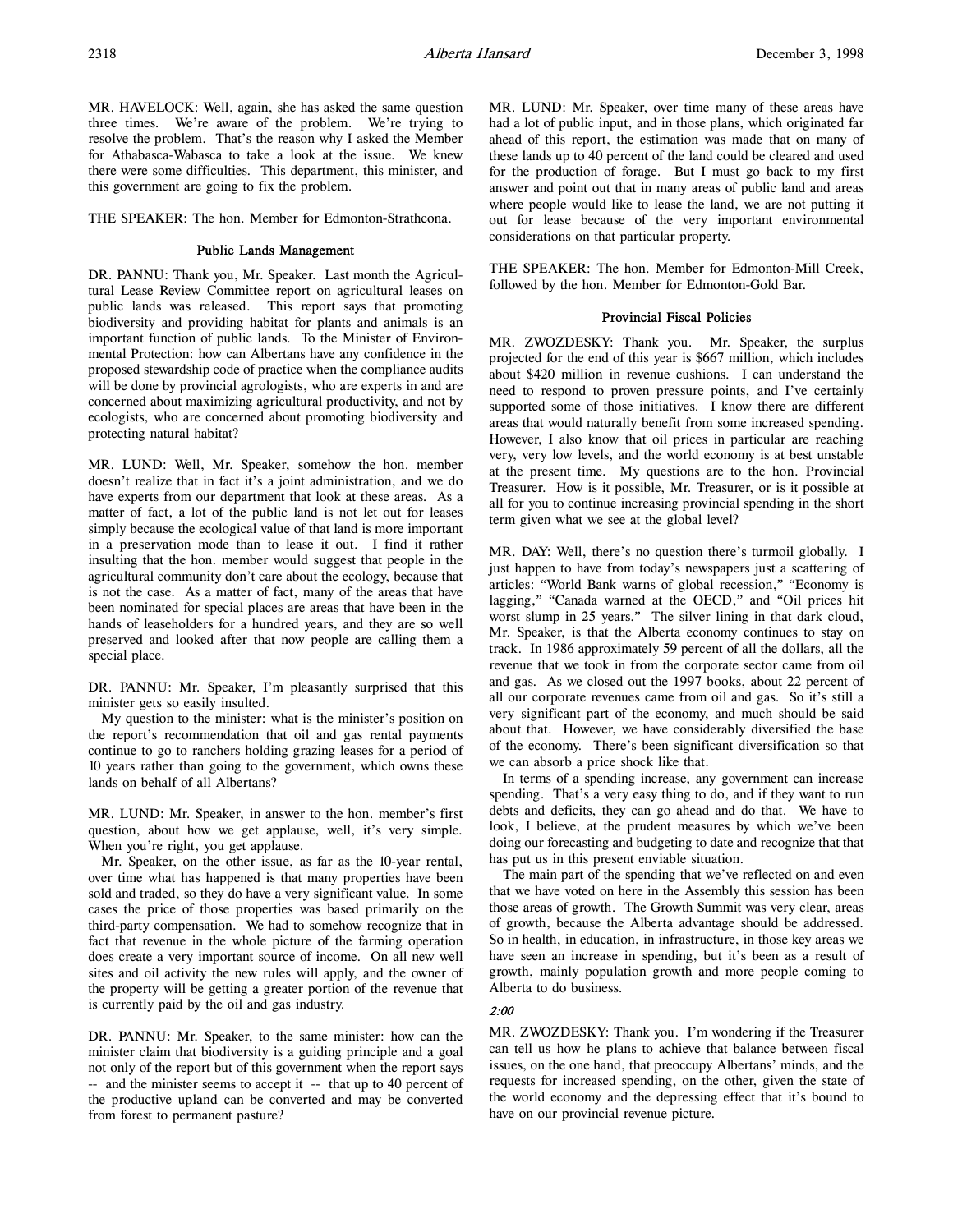MR. DAY: Well, it's a key question. It's very clear by the figures that the incredible growth that we had as we closed out last year, which was 7.2 percent, beyond what anybody had expected or predicted -- we're not going to have that same degree of growth this year. We're looking in the range of 3.6 percent; 3.6 percent is virtually the envy of North America in terms of a jurisdiction having that kind of growth, so we will take that.

I can tell you, Mr. Speaker, the concern here in terms of how we balance it. The government and this caucus will make final decisions on that budgeting, but it will be based on what we're hearing from Albertans. On what we're hearing from Albertans. Just a few weeks ago we mailed to every household in this province the dilemma, the question, because our net debt is hitting zero, and once we actually hit zero, we need to look at the question of whether we have legislation which continues to compel us to pay debt down at the same rate. We've asked questions about those spending priorities. That was just a few weeks ago, and I'm happy to say that as a result of a count that we just did today, it looks as if the response to that mail-out could set an all-time record for public response in consultation ever in this province. Fifty-nine thousand Albertans already have responded to that.

MR. ZWOZDESKY: Thank you. In fact, I think I'll pick up on that because I'm interested to know on behalf of my constituents what it is that other Albertans are telling you, not just those who live in Edmonton-Mill Creek. What general kind of feedback are you getting on this issue of deficits possibly returning, on provincial sales tax talk, and on other issues of a provincial picture budget revenue nature?

MR. DAY: Mr. Speaker, it's obvious that the member has not lost his touch in terms of being a very good finance critic. He's very much on target, and it seems to be causing some consternation across the way.

The polling results which have come in from Albertans, personally from Albertans -- and I commend every Albertan who has taken the time to sit down to read through that brochure and grapple with these issues and then send in some guidance to us. That is in the process of being collated. We don't at this point have the results out of the computerized end of the evaluation, but they are coming soon and to more than a theatre near you, Mr. Speaker.

THE SPEAKER: The hon. Member for Edmonton-Gold Bar, followed by the hon. Member for Highwood.

## Employment Standards Enforcement

MR. MacDONALD: Thank you, Mr. Speaker. In this province the government chooses to remain silent when blatant employment standards violations are brought to their attention. Workers are bullied and intimidated by employers who have lost all respect for the law. My questions today are for the Premier. If your government is customer based and concerned about people, why are some employers who violate employment standards not prosecuted even after five years of chronic abuse?

MR. KLEIN: Mr. Speaker, the hon. Minister of Labour is dealing with this particular situation, and I will have him respond.

MR. SMITH: Thank you, Mr. Speaker. Actually, the whole question is erroneous and is misplaced. When the member does his research, certainly he'd come across an item that would talk about Alberta Labour filing suit against a specific company for the return of wages. This was filed November 27 in the Edmonton Journal. The member clearly knows that the work that's being done with the specific instance to which he refers is under way. There was a prosecution in this area in 1998. It was, as a matter of fact, in July. As a matter of fact, when we did do a comparison with what happens in the Alberta market versus those with alleged worker-friendly administrations in British Columbia and Saskatchewan, Alberta has more prosecutions than either British Columbia or Saskatchewan, who had none -- none -- in the last two years.

MR. MacDONALD: Thank you, Mr. Speaker. My second question is also to the Premier. Why does your government not consistently enforce the Employment Standards Code to protect workers from being reprimanded and fired for standing up and speaking out for their individual rights?

MR. KLEIN: Mr. Speaker, if there are violations of the code, those people will be prosecuted. Again I'll have the hon. minister supplement.

MR. SMITH: Well, thank you, Mr. Premier. Mr. Speaker, about half the workers in Alberta are covered by employment standards, but there is another half that are not covered. So you have to find other ways. I believe the hon. member said: how do you prosecute; how do you protect people who speak up? For example, last year. Here's the case of a woman who ended an employment and had such bad feelings -- and I'm reading from the Edmonton Sun -- that she filed a small claims court action against her former employer yesterday claiming she's owed \$2,525 in severance pay and health benefits. The party from whom the woman is seeking compensation is the Liberal Party of Alberta.

MR. MacDONALD: Thank you, Mr. Speaker. My third question is also to the Premier. When will you restore credibility to the Department of Labour by replacing the Minister of Labour with someone who is not soft on crime so that all Alberta workers can get the protection they deserve?

MR. KLEIN: Mr. Speaker, there is no need to restore credibility to the Department of Labour. The Department of Labour and this minister have all the credibility we need; believe me.

THE SPEAKER: The hon. Member for Highwood, followed by the hon. Member for Edmonton-Riverview.

#### Aboriginal Justice

MR. TANNAS: Thank you, Mr. Speaker. The issue of justice for Alberta's people is a complex and troubling matter that needs our attention. To the Minister of Justice. Yesterday your department released the study of First Nations police services, which is an assessment based on consultations. Were Alberta's First Nations consulted, and if so, why did the consultations not include the Tsuu T'ina and Blood First Nations?

## 2:10

MR. HAVELOCK: Well, as I indicated earlier, Mr. Speaker, when I first became minister, I became aware there were some problems associated with First Nations policing. Many of the services are in the early stages of development, so certainly there are some weaknesses. Nevertheless, we should also not ignore the fact that there are some very good things going on in this area.

Nevertheless, in July of '97 I asked the hon. Member for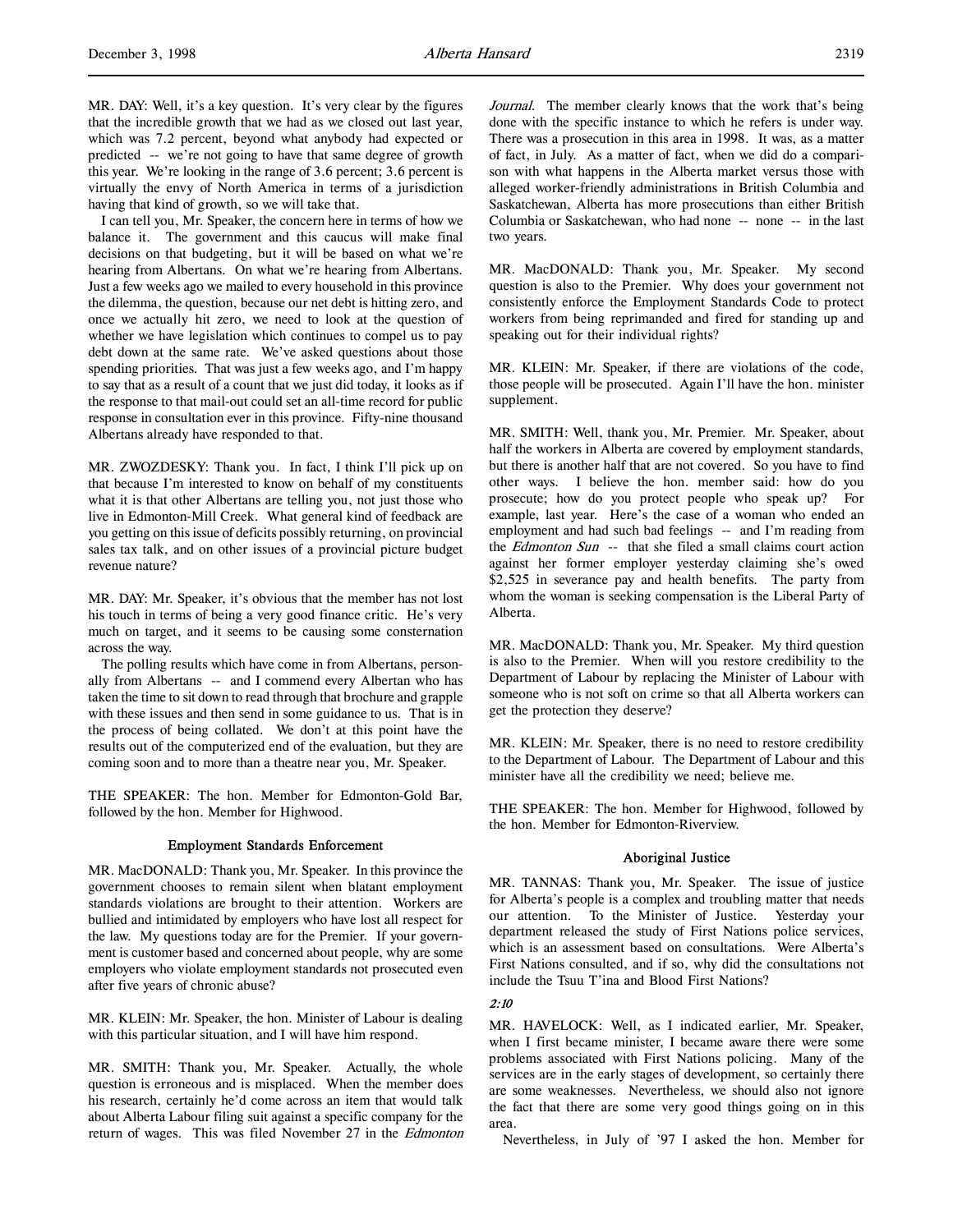As concerns the Blood and Tsuu T'ina nations specifically, I was made aware that the consultation meetings took place with the Blood on September 17 and October 15 and with the Tsuu T'ina on October 29. Subsequent to the formal meetings a questionnaire was given to the community members to allow for further input, and they compiled that input along with the consultation meeting input and developed a report. That report was then distributed to all stakeholders for further comment, and their responses were reviewed and considered in the final report.

So there's been extensive consultation, Mr. Speaker, but what I would like to emphasize is that this is simply the first stage. On any and all changes which we intend to implement as a result of the report, you certainly have the commitment of this department that we will fully consult with the aboriginal peoples before we make those changes.

MR. TANNAS: Mr. Speaker, my first supplemental is to the Minister of Justice. If this is the first stage, what is your department going to do or doing to reduce the overrepresentation of aboriginal people who are in custody in Alberta's jails?

MR. HAVELOCK: Well, Mr. Speaker, this is a very serious problem, and it is, I think, exacerbated by the fact that the present justice system, as good as it is, needs to be more sensitive to the cultural needs of the aboriginal community. Our commitment to deal with this is indicated by a number of initiatives which we have undertaken during the past year. I'll briefly go through some of those. For example, we're in the process of establishing First Nations and Métis advisory committees. I will work directly with the First Nations and Métis to address their issues in the area of justice and some of the other areas that we're looking at. We're considering the implementation of a tribal court, and that was recommended by the Calgary-West MLA. We are looking at implementing that next year.

Some of the other initiatives which we've considered. Certainly the First Nations policing, which I just indicated we'll work closely with the community on. We've put in aboriginal camps as an alternative to traditional incarceration. We have moved trials to the Siksika reserve recently to, again, try and be more sensitive to the needs of that community. We have been transferring community corrections to First Nations. We funded justice workshops and conferences. Also, Mr. Speaker, as part of the Justice Summit, we have made aboriginal justice issues a key component of that initiative. In fact, we have very significant representation from both the Métis and aboriginal peoples on the Justice Summit steering committee and working committee.

So those are some of the issues that we're working on right now. We are certainly very committed to trying to resolve the fact that there is certainly an overrepresentation of aboriginal peoples in the justice system.

MR. TANNAS: Mr. Speaker, my second supplemental is to the hon. Minister of Intergovernmental and Aboriginal Affairs. Given that Alberta does not have primary responsibility for aboriginal people, what steps are you and your department taking to ensure adequate resources are devoted to improving appropriate treatment for aboriginal people?

MR. HANCOCK: Well, thank you, Mr. Speaker, and I'm pleased to be able to answer that question. I think my colleague the Minister of Justice is doing good work in this area of overrepresentation of aboriginal people in our jails, and while dealing with policing, dealing with the courts, and dealing with alternative remedies are all very important, it's really just symptomatic of a larger problem, and that's the problem of the lower socioeconomic standards and lower socioeconomic levels of our aboriginal people in Alberta and across the country for that matter.

First of all, one of our priorities in aboriginal affairs is to settle land claims. It's important that First Nations have resources, and settling land claims that are outstanding is an important way to get resources into their hands. So that's one first step towards it.

We're also working very hard at areas such as capacity building and building self-reliance, trying to make sure that we help our First Nations people build partnerships with business in Alberta so that they can take advantage of economic opportunity in Alberta and improve the socioeconomic status of their people.

But the hon. member has also recognized one other thing which is very important, and that is that responsibility for aboriginal people is a federal responsibility. One area of concern that we have that's ongoing is that the federal government tends to read the Constitution Act and the Canada Act as referring to Indians. It says Indians and land reserved for Indians, and they choose to read it as Indians on land reserved for Indians, and that's an inappropriate interpretation. They're off-loading again, and this is part of the social framework agreement that we're trying to deal with to make sure that they take full responsibility in that area. It's of concern to Alberta. It is of concern to Alberta because if they do not do the job that's necessary to make sure that aboriginal people across this country have adequate resources, have adequate access to education, have the opportunity to participate in economic opportunities, then it comes to the province to deal with the symptoms of that issue, the aboriginal justice questions: overrepresentation in our jails and overrepresentation in our child welfare loads.

THE SPEAKER: The hon. Member for Edmonton-Riverview, followed by the hon. Member for Livingstone-MacLeod.

#### Children's Services

MRS. SLOAN: Children in need are unmarried minors who cannot access parental support. Family and Social Services categorizes these children separately from child welfare, and they further single these children out based on their attendance at school.

To the Minister of Family and Social Services: what is the relationship between the 160 percent drop in the children-in-need caseload and the \$43.7 million in the same program area?

DR. OBERG: Mr. Speaker, I will certainly take a look at that and undertake to answer that question. The children-in-need program is a very important program in our department. As we've gone to the community delivery of services, there will not be any children that are falling through the cracks. The actual budget amount that she's talking about, I'll certainly take a look at it.

MRS. SLOAN: Thank you. Mr. Speaker, I'm wondering if the money cut from this program area is being used to subsidize this government's underfunding of AISH and child welfare.

DR. OBERG: Mr. Speaker, that's a very interesting question.

MRS. SLOAN: Do you think these things are funny?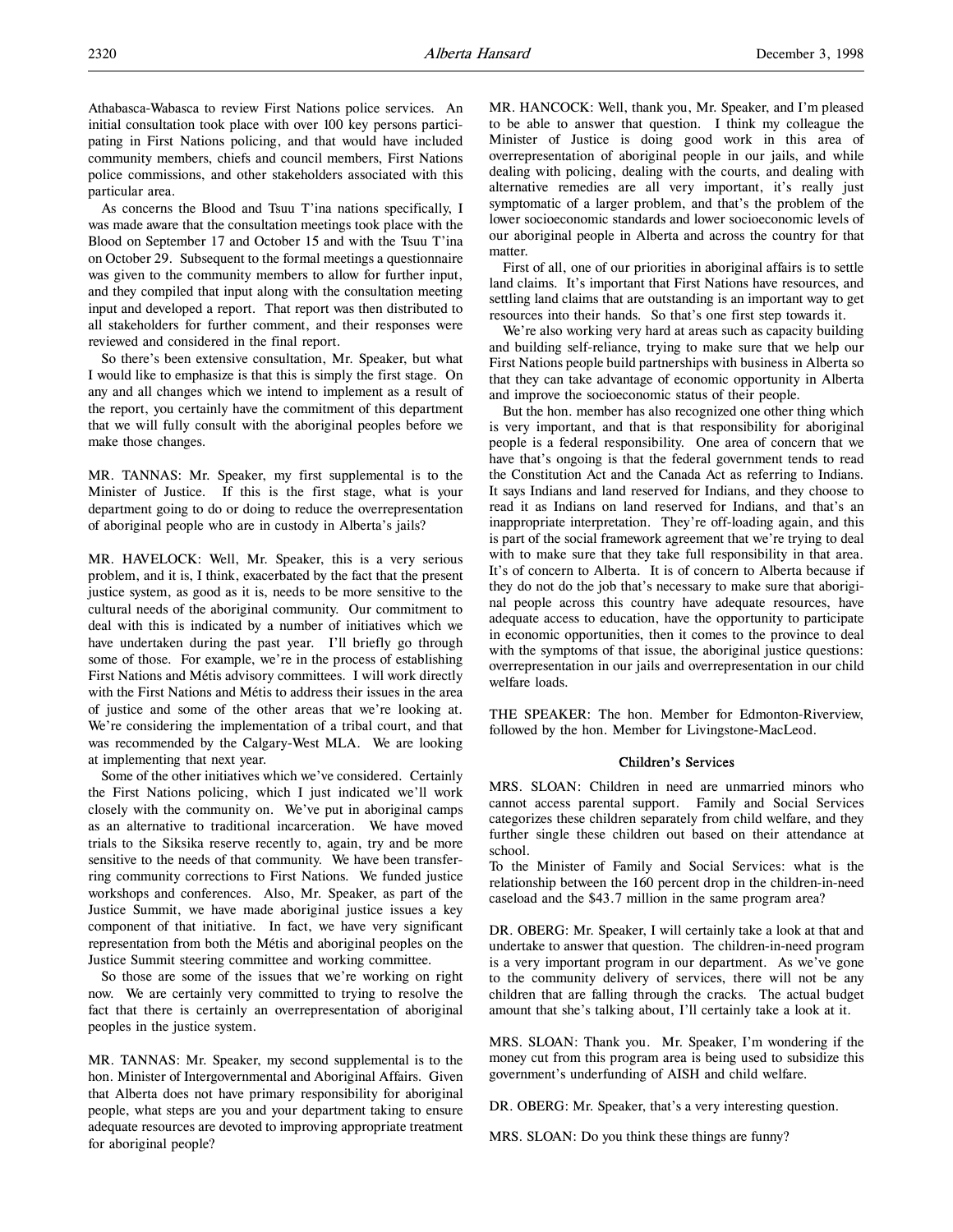DR. OBERG: Yeah, I do think it's funny, because all the hon. member has to do is take a look at what our AISH caseload is doing. Our caseload is going up roughly 160 to 180 people per month. The other thing that I will comment on is that the children's services budget this year is up around 9 or 10 percent, or the equivalent of \$25 million to \$30 million. Mr. Speaker, that is not peanuts.

This is a question that the hon. member has written to me, and the quote in the question is: what are you doing in your department to hide these funds? Quite literally, the SFI caseload is down. The SFI caseload is down around 30,800, which is the lowest since around 1975. We have transferred those funds from the SFI into children's services, into AISH, into the programs that need it, and that's one of the benefits that we have in our department. The downside of our department is that we're extremely caseload dependent. So if, for example, the SFI cases went up, we would be in some trouble, but the SFI caseload is down, and we're transferring that money across.

MRS. SLOAN: Mr. Speaker, I'm wondering if the minister would explain the contradiction between this government's fiscal flexibility with business loans and their fiscal rigidity when it comes to vulnerable children.

DR. OBERG: Mr. Speaker, you know, I really should not even consider answering that question, but I will anyway.

There is no fiscal rigidity. Our money for children's services quite literally is going up 9 to 10 percent. As the hon. member knows, our caseload in children's services is going up. Mr. Speaker, take a look at what other departments in this government are spending. I will put it to you that children's services have received the largest increase in funding in this department.

THE SPEAKER: The hon. Member for Livingstone-MacLeod, followed by the hon. Member for Edmonton-Glengarry.

#### Michener Centre

MR. COUTTS: Thank you, Mr. Speaker. There are some concerned parents in Livingstone-MacLeod who are members of the Southern Alberta Community Living Association. They are fearful that a \$40 million planned expansion of the Michener Centre will take southern Alberta children from their own program in Lethbridge and place them in Red Deer. My questions are to the Minister of Family and Social Services. Can the minister advise if he is acting on the Michener recommendations?

#### 2:20

DR. OBERG: Thank you, Mr. Speaker. First of all, just to straighten out a little bit of what the hon. member said, there is no \$40 million planned expansion for Michener Centre. The total budget for Michener Centre is \$41 million. I think that the bottom line on this question is that we have around 400 people in Michener Centre who have been there for 25 or 30 years. This is a very vulnerable population, a population that has quite literally grown up in Michener Centre. Michener Centre is their home. This government will not yank that home out from under those people.

MR. COUTTS: My first supplemental then. It has been indicated that there are about 300 individuals and that the budget is more than \$40 million. How is the funding for the Michener Centre determined?

DR. OBERG: Mr. Speaker, first of all, there are around 450 clients presently in Michener Centre. The budget is \$41 million.

The budget is determined in this Legislature in the budgetary process as we go forward.

The one issue that I have with Michener Centre is that there are a lot of buildings there. What you have to remember is that Michener Centre used to house roughly 2,000 to 2,500 people. Over the past 10 to15 years the population has been declining significantly. We're now sitting at about 450 people. As I said before, we are not going to be closing Michener Centre; we are not going to be yanking the rug out of a place that those very vulnerable people call home.

MR. COUTTS: My last supplemental then. As individuals leave the Michener Centre, can those dollars be used for services for children with special needs?

DR. OBERG: Mr. Speaker, first of all, if a client in Michener Centre chooses to leave Michener Centre, that is his choice, and it would be under his own volition. Those dollars that have been used for that client in Michener Centre will be transferred to whatever region of the province the person ends up going to.

The question is: are those dollars just gone? Have they evaporated? Do they stay with Michener Centre? Mr. Speaker, the budget for Michener Centre has been going down significantly over the past 10 years. I anticipate that that will continue as the people move out of Michener Centre, quite frankly, as the population decreases. So those moneys, although perhaps not specifically available for children's services, will certainly be available for persons with developmental disabilities services.

THE SPEAKER: The hon Member for Edmonton-Glengarry, followed by the hon. Member for Clover Bar-Fort Saskatchewan.

#### Seniors' Housing

MR. BONNER: Thank you, Mr. Speaker. A 78-year-old gentleman in Calgary has written to me very concerned about the future of the seniors in his apartment building, where rents will be increasing by \$35 on March 1, 1999. The building used to house 24 seniors, but with repeated rent increases there are only four seniors left, including a 78-year-old blind woman across the hall who's called this building her home for nearly 20 years. To the minister responsible for seniors: where are these seniors to go?

MRS. McCLELLAN: Mr. Speaker, there is no question that when you have an economy as strong and as robust as the economy is in Alberta, it does put pressure on housing. The Minister of Municipal Affairs and I have discussed this issue a number of times. Obviously, there are a number of things that could be done. There are a number of things that should not be done, in our view.

One of the answers that we have, because we're concerned about seniors at the immediate time, is to contact seniors through our network and through the seniors' advisory network to let them know that if they are suffering undue costs because of rent increases, they may do two things: one, immediately call our offices. I would remind the hon. member and he could let this gentleman know that we do have a storefront office with people in Calgary that would help this person. They can apply immediately to the Alberta seniors' benefit program. The increased rental costs will be considered as a part of their expenses, and that can be adjusted right away. That could make a difference to the amount of cash benefit that that senior would receive, and that in fact could assist them.

The second thing that can be of help and that, again, is immediate and responds very quickly is the special-needs program. I know that the hon. member is fully aware of that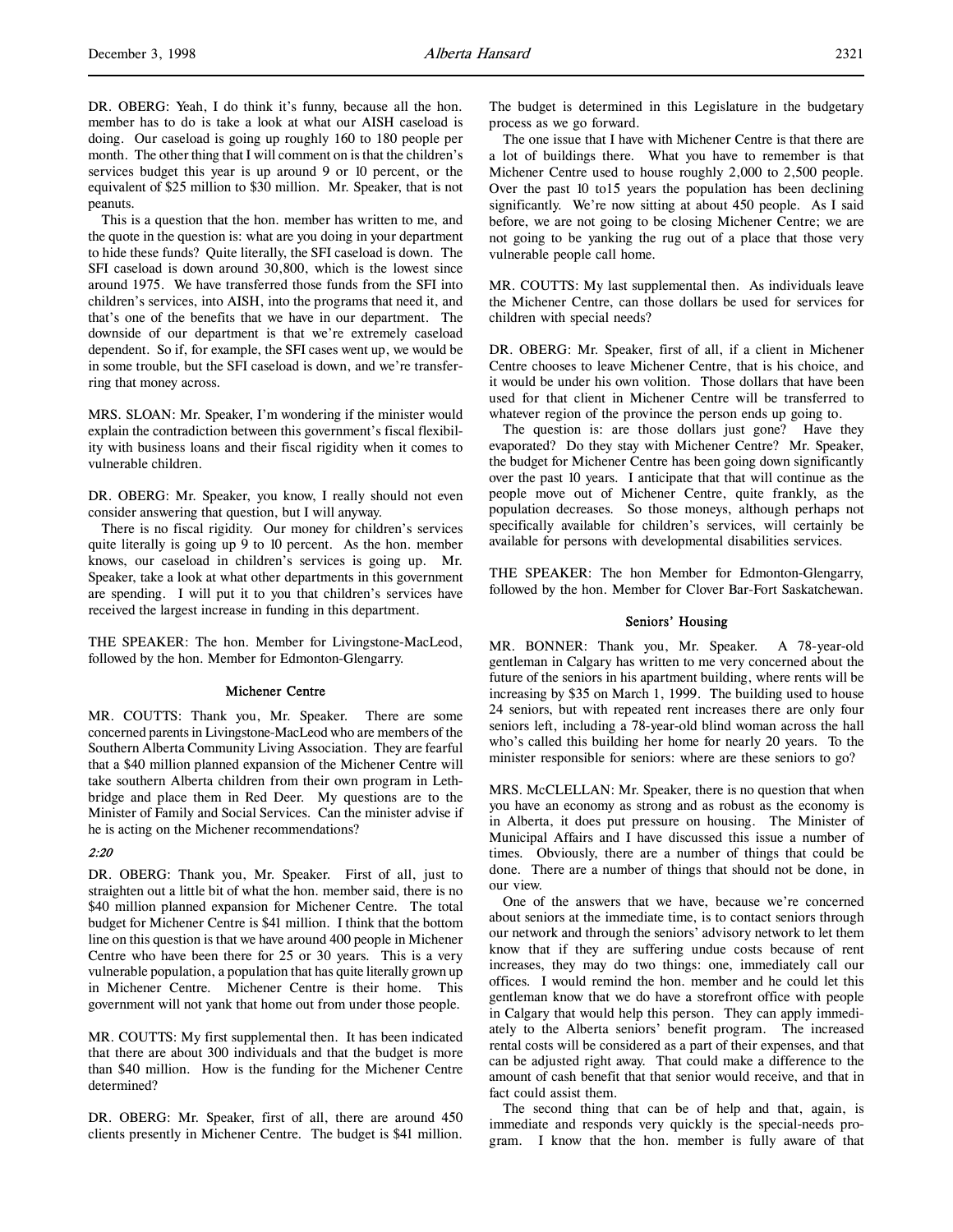program. Seniors should call our 1-800 number or their storefront offices. We have 11 of those sites in this province.

Mr. Speaker, one other thing that I would like to make sure the hon. member and all hon. members in this Assembly are aware of is that if a senior is housebound and unable to get out, we have people who will indeed go to their homes, to their places of residence to immediately help them with these issues. The biggest challenge that we have, hon. members, is: how do we communicate our opportunities for assistance and for aid in those areas?

So in that respect, I thank the hon. member for raising this issue and helping each one of us in this House today communicate to seniors that indeed there is a place to call, a place to go, and there is assistance available for that very important part of our society.

MR. BONNER: Thank you. Mr. Speaker, why won't the minister finally adjust the Alberta seniors' benefit so that it accurately reflects the cost-of-living increases faced by seniors on fixed incomes?

MRS. McCLELLAN: Mr. Speaker, I think the hon. member is aware that when the Alberta seniors' benefit program was put in place, the universality of seniors' programs in many cases -- and this is one of them -- had to change. The Alberta seniors' benefit program is directed at assisting lower income seniors, and it has been successful.

The area of raising the limit is an interesting one, and I would be happy to share with the hon. member the research that shows that if you were to increase this, say, by a thousand dollars, raise it up another thousand, it would provide a very, very small benefit to everyone. By focusing those dollars in the special-needs program or, as I indicated in my earlier answer, the opportunity to put those extraordinary expenses into that assists in a very significant way those very vulnerable seniors who need our assistance, and that is where the focus of our program will be.

THE SPEAKER: The hon. Member for Clover Bar-Fort Saskatchewan, followed by the hon. Member for Edmonton-Castle Downs.

## Advanced Education for the Disabled

MR. LOUGHEED: Thank you, Mr. Speaker. My questions are for the Minister of Advanced Education and Career Development, who I know understands and believes that accessibility to postsecondary education is essential for all Albertans. I'd like to ask: what is the minister's department doing to ensure that Albertans with disabilities have the access that they require?

MR. DUNFORD: Mr. Speaker, I would like to begin by reminding everyone that just over a year ago we had a Growth Summit here in the province, and people development of course rose to the top of the priority list. Certainly in Advanced Education and Career Development we take the term "people development" very seriously, and of course we take that to mean all people. So we want to make sure that we find ways in which all people can benefit from an excellent postsecondary system. We actually provide, then, quite a wide range of services for disabled Albertans. These can include special financial assistance, training programs, and then of course support services right on the campuses themselves.

MR. LOUGHEED: Thank you. The minister responded with respect to financial assistance available. Could he further clarify what financial assistance is available for students with disabilities?

MR. DUNFORD: There are really two ways that our department responds. [interjections] I realize of course that it is the season

for giving and people are in a jovial mood, but I'm not sure I find the topic that we're discussing very trivial. I think it's quite serious, and I think most members of the opposition would join me . . .

THE SPEAKER: Hon. minister, please, through the chair and to the question.

## 2:30

MR. DUNFORD: Sorry. Just simply couldn't resist, Mr. Speaker.

We really respond in two ways. One is perhaps somewhat indirectly, but in the operating grants that we provide to the institutions, we recognize and they recognize that there's some funding in there for special needs. Then of course for the financial assistance that we provide to students, we do recognize the particular situation they might be in, whether it be mentally or physically. We try to then take a sensitive approach and look at what might be additional either educational or living costs. Certainly we all are aware that there might be some special needs as far as technology would go, and certainly we can assist in the purchase of that technology.

MR. LOUGHEED: Thank you. Beyond the financial assistance, I'd like to inquire: what kind of support services may be available for students with disabilities?

MR. DUNFORD: Well, this would be involved primarily again at the institutional level. Of course, I would invite any member that wants to inquire further into this to approach any particular institution that they would be involved with. But for some examples of the assistance that would be provided, we would look at preadmission planning and orientation. I think this is going to be very, very important, because many of the people that will be involved with the course might have come out of some special situations, and they're now approaching a postsecondary institution. I can remember from my own experience, Mr. Speaker, that trying to develop a relationship with a large institution was particularly traumatic, at least in the early stages. So we're really pleased that many of the campuses do actually get involved in counseling and especially in orientation. [interjections]

Well, I would like to carry on. I hear the concerns that people have, certainly with equipment rentals, with learning aids, and particularly with volunteer learning assistance. So we think that in Alberta we provide a friendly environment for disabled Albertans.

THE SPEAKER: Three hon. members today have indicated their desire to participate in Members' Statements, and we'll proceed in this order. First of all, the hon. Member for Innisfail-Sylvan Lake, then the hon. Member for Edmonton-Ellerslie, then the hon. Member for Red Deer-South, but we will not begin for another 30 seconds.

In the meantime, we're going to revert to Introduction of Visitors and ask the hon. Minister of Education to proceed. In 30 seconds I'll call on the first hon. member.

# head: Introduction of Guests

# (reversion)

MR. MAR: Thank you so much, Mr. Speaker. It's a great honour for me to rise today to introduce to you and through you to members of the Assembly Dr. Eugene Meehan, a former professor of law of mine from the University of Alberta. Dr. Meehan is an expert in constitutional law and Supreme Court of Canada practice. He is now a partner with the law firm of Lang Michener in the city of Ottawa and also the president-elect of the Canadian Bar Association. He is in Edmonton today to give a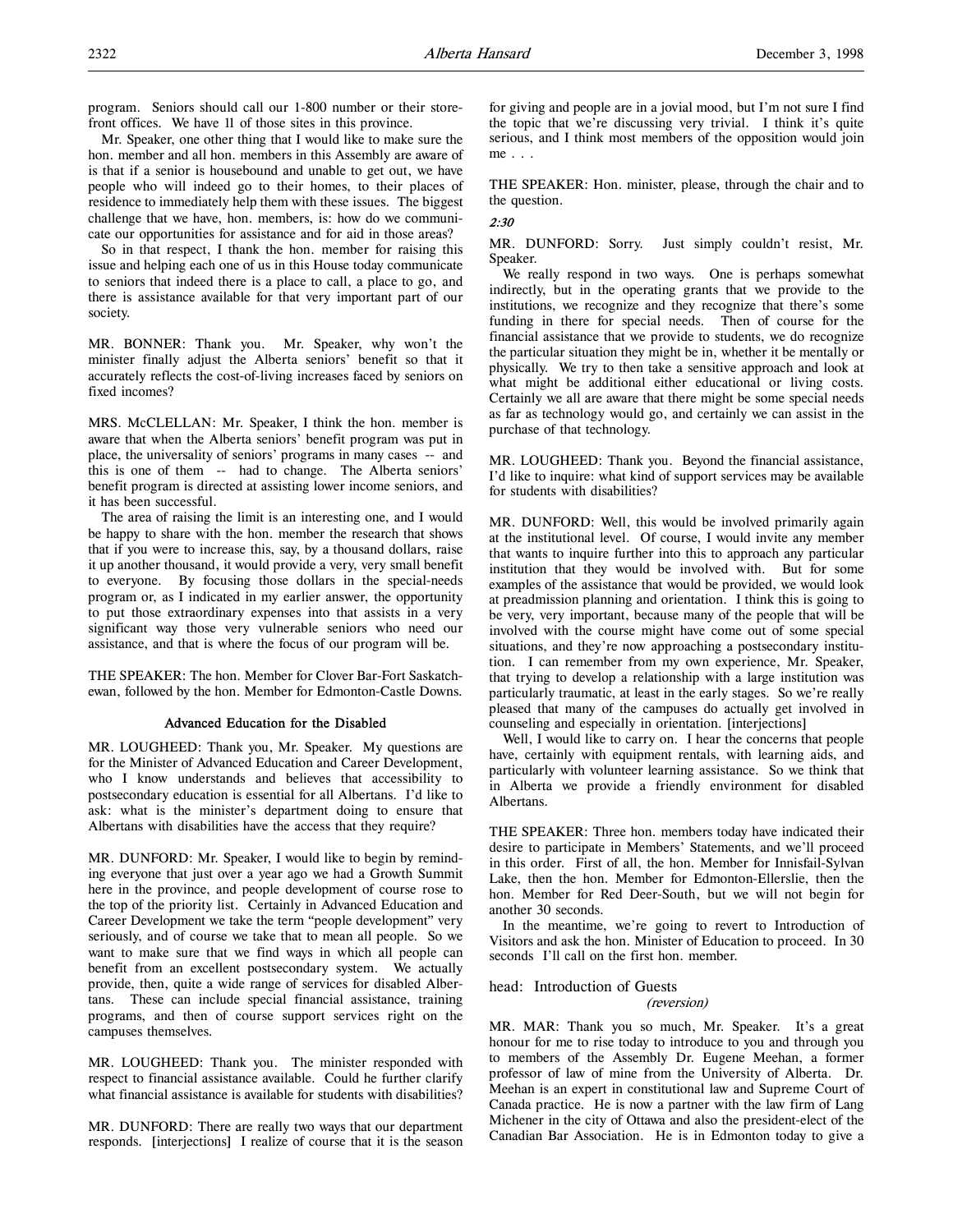seminar organized by the CBA, Alberta branch, on the role of the Supreme Court. In his capacity as president-elect of the Canadian Bar Association he has worked hard on ensuring that people in the public know about the good work done by lawyers throughout this nation. I ask him to rise and receive the warm welcome of this Assembly.

#### head: Members' Statements

THE SPEAKER: The hon. Member for Innisfail-Sylvan Lake.

#### Pine Lake

MR. SEVERTSON: Thank you, Mr. Speaker. In 1991 Alberta Environment released a report on the water quality of Pine Lake which indicated that something had to be done to prevent the lake from becoming a dead lake. At that time a group of cottage owners, resort owners, and local farmers formed a committee that led to the formation of the Pine Lake Restoration Society.

Over the past few years, the group has undertaken a number of projects around the lake that have improved the water flowing into the lake, but the problem of heavy buildup of phosphate on the lake bottom still persisted.

This summer the solution to this problem became a reality with the installation of a hypolimnetic withdrawal system. This system consisted of a 22-inch plastic pipe over 5,000 feet long; that is, almost an entire mile. Because of the flotation of the pipe, 350 pound cement weights are attached every nine feet. At the intake is a 7,000-pound structure which allows the water to flow into the top of the pipe. This structure sits about seven feet from the bottom of the lake. Water then flows down the pipe and discharges downstream of the weir structure.

The provincial government and the county of Red Deer assisted the Pine Lake Restoration Society with financial contributions. Equipment was loaned for the project by some major businesses, including Halliburton, Kipp Scott, Deermart, and Central Equipment Rentals.

What I find the most amazing of all this is that all this work was installed and this system done by volunteers, in fact over 2,500 man-hours. At this time I'd like to make special mention of two people: first, Danny Fisher, the president of the society, who headed up this project and put in over 300 hours; and second, the late Bill Wearmouth, who was instrumental in forming the Pine Lake society. I would also like to thank all the volunteers from around the province for their contribution.

I'm happy to say that at the 18th annual North American Lake Management conference, the Pine Lake Restoration Society received a reward for volunteer service in lake restoration, protection, and management. This is one of the highest honours given out by the society, and it's an award that is internationally renowned.

On behalf of all Albertans I'd like to congratulate the Pine Lake Restoration Society for their great accomplishment and their tremendous effort to ensure that the enjoyment of Pine Lake is there for years to come.

Thank you.

THE SPEAKER: The hon. Member for Edmonton-Ellerslie. You have an extra 30 seconds as well.

#### Special Places 2000

MS CARLSON: Well, thank you, Mr. Speaker. I certainly will use it.

In 1992 the government announced its Special Places 2000 program as Alberta's commitment to the United Nations biodiversity convention. This program was supposed to protect the full range of landscapes, environmental diversity, and special natural features throughout Alberta. Instead, what has happened is that the government has manipulated the special places process to accomplish their agenda of aggressive economic development regardless of the environmental cost. As a result, the integrity of many special places has been jeopardized by oil and gas well activity or logging, all activities that are incompatible with protection, no matter what this government says.

What was supposed to happen was that a provincial co-ordinating committee and local committees were to work together to protect areas. What has happened is that the government accepts proposals made by local special places committees when they fit the government's pro-development agenda yet rejects them when they effectively protect an area. This has happened many times, and it is why many of the people have withdrawn from this program.

## MR. WHITE: Almost all of them.

MS CARLSON: Almost all of them.

Several new special places are awaiting designation, and local committees or the provincial co-ordinating committee want them properly protected. These include special places in the Bow corridor, the Sheep River area of Kananaskis, and the Whaleback, which is the largest remaining area of intact, montane landscape in Canada. We must not allow the spectacular ridges, forests, and grasslands of these areas to be despoiled by drilling rigs and logging. Protecting habitat is the best way to protect species, and we have too many species on the endangered or vulnerable lists now.

I ask the government to make a new commitment to protect what we still have. I ask them to stop watering down the protection that they have already provided to wilderness areas. In 1992 Alberta made a commitment to protect the province's biodiversity. Mr. Speaker, we still have a very long way to go, and we see by the comments made by the Environmental Protection minister in this House today that he is not prepared to do what this government has committed to. It is a shame, because you are wasting the future of our children in this province.

THE SPEAKER: The hon. Member for Red Deer-South.

### 2:40 Declaration on the Canadian Family

MR. DOERKSEN: Mr. Speaker, earlier this afternoon I tabled the declaration on the Canadian family. I would now like to read that declaration into the record.

We, the attendees of the Ottawa Conference on the Family (October 1-3, 1998), hold the following statements to be true:

- The family is an institution ordained by God and rooted in human nature. It exists to satisfy the longings of the human heart to give and receive love, to propagate the human race, and to provide a safe and secure environment in which to nurture, teach and love children.
- 2. The family is society's fundamental social unit, sharing a home that serves as the centre for social, educational, economic and spiritual life.
- 3. A family is based on the lifelong covenant marriage of a man and woman and includes the children born to or adopted by them. It encompasses by extension grandparents, other close relatives, and those struggling with lessthan-ideal circumstances, such as those faced by single parents.
- 4. Parents -- not governments, courts, or other social agencies -- bear the ultimate responsibility for all aspects of their children's well-being. Any efforts which would undermine that responsibility are detrimental to the health of the family,